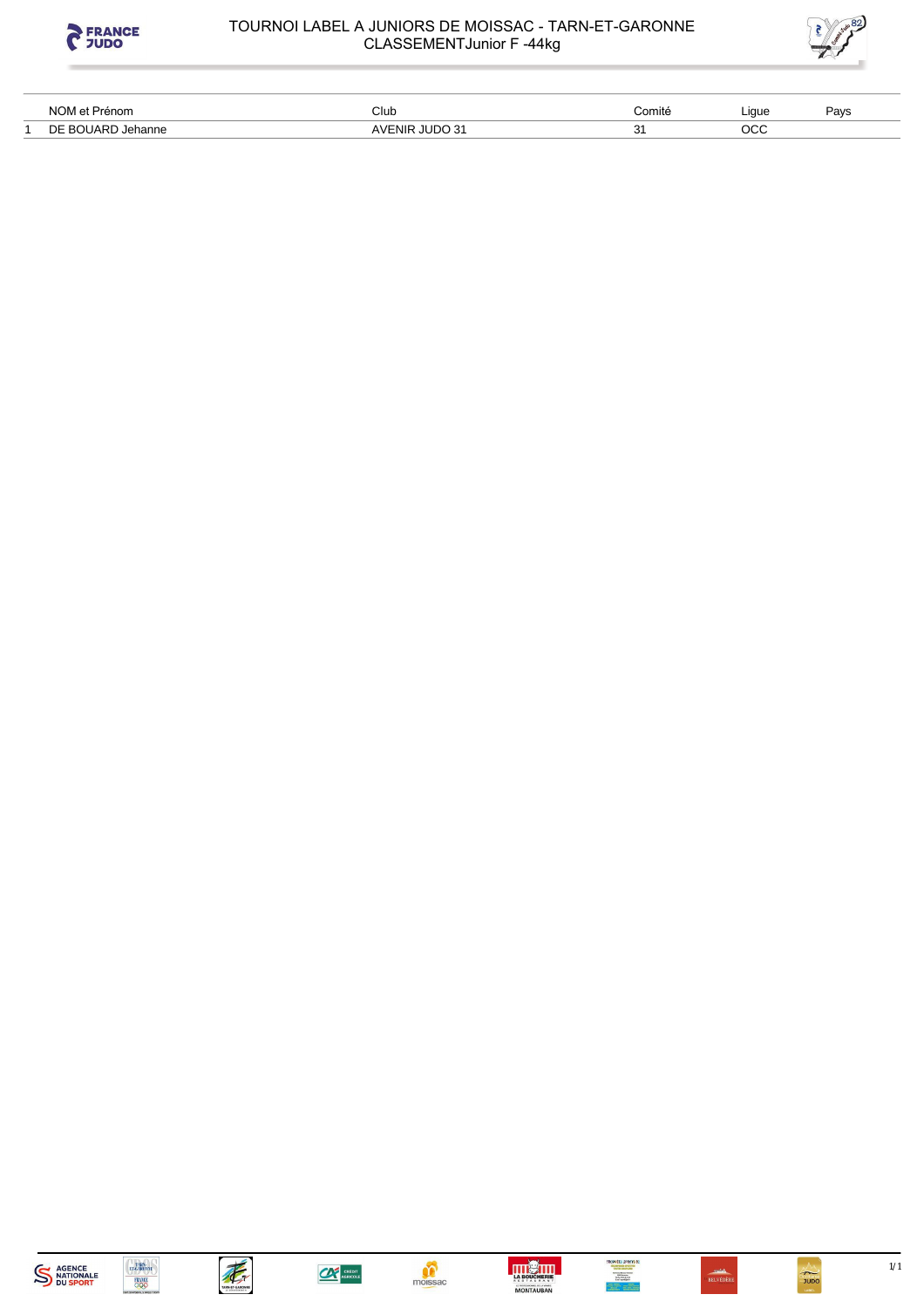

# TOURNOI LABEL A JUNIORS DE MOISSAC - TARN-ET-GARONNE<br>CLASSEMENTJunior F -48kg



| NOM et Prénom        | Club                          | Comité | Lique      | Pays |
|----------------------|-------------------------------|--------|------------|------|
| 1 CABALLERO Sarah    | <b>BALMA SAINT EXUPERY 31</b> | 31     | <b>OCC</b> |      |
| 2 GHERAIBIA Yliana   | <b>BALMA SAINT EXUPERY 31</b> | 31     | <b>OCC</b> |      |
| 3 CHABELLARD Camille | JUDO RODEZ AVEYRON            | 12     | OCC        |      |
| 3 PICARD Candice     | ALLIANCE JUDO LIMOGES         | 87     | <b>AQU</b> |      |
| 5 MARCO Marilou      | LES OURS JUDO CLUB FITNESS    | 31     | <b>OCC</b> |      |
| 5 RAUD Nolwenn       | SEYSSES ARTS MARTIAUX JUDO JJ | 31     | <b>OCC</b> |      |
| MANNELLA Elise       | <b>JC CADURCIEN</b>           | 46     | <b>OCC</b> |      |

















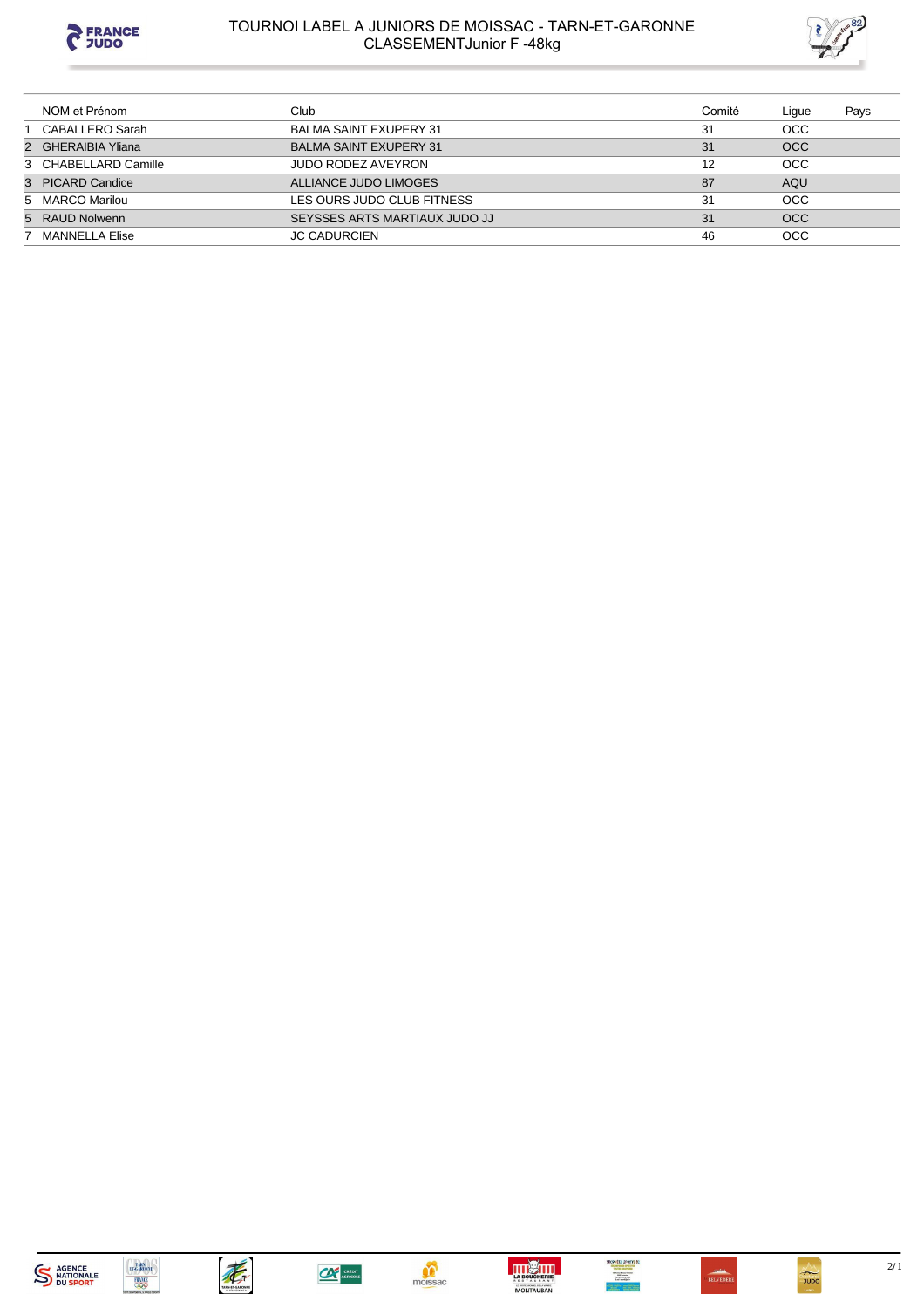

# TOURNOI LABEL A JUNIORS DE MOISSAC - TARN-ET-GARONNE<br>CLASSEMENTJunior F -52kg



| NOM et Prénom              | Club                               | Comité | Lique      | Pays |
|----------------------------|------------------------------------|--------|------------|------|
| MARQUES Alicia             | <b>JUDO CLUB ORTHEZIEN</b>         | 64     | AQU        |      |
| 2 BASTERREIX Margaux       | <b>JC SOUMOULOU VALLEE D OUSSE</b> | 64     | AQU        |      |
| 3 LECERF Lilou             | DOJO ANGLOY                        | 64     | AQU        |      |
| 3 PELOUS Haidy             | <b>TORII JUDO CLUB</b>             | 31     | <b>OCC</b> |      |
| 5 SALLES GUILLAUME Camille | CARBONNE JUDO CLUB                 | 31     | <b>OCC</b> |      |
| 5 BEAUCHAMP Iliona         | DOJO UNIONAIS                      | 31     | <b>OCC</b> |      |
| 7 LEBRAN Melody            | MONTPELLIER JUDO OLYMPIC           | 34     | <b>OCC</b> |      |















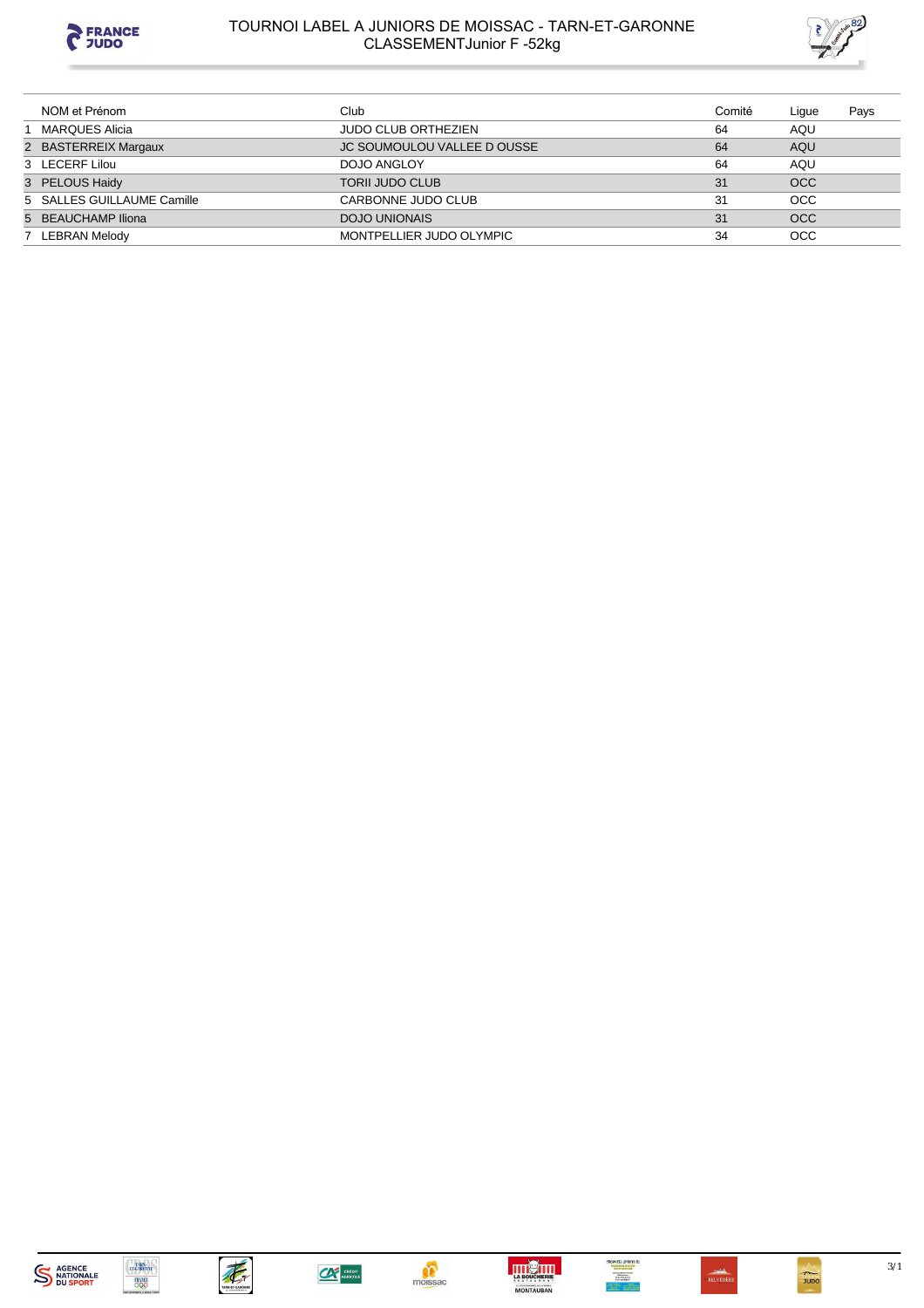

# TOURNOI LABEL A JUNIORS DE MOISSAC - TARN-ET-GARONNE<br>CLASSEMENTJunior F -57kg



|                | NOM et Prénom                | Club                              | Comité | Ligue      | Pays |
|----------------|------------------------------|-----------------------------------|--------|------------|------|
|                | VON LEUPOLDT Charlotte       | <b>JCFL GRADIGNAN</b>             | 33     | AQU        |      |
| $\overline{2}$ | <b>TARTAS Loane</b>          | ECOLE DE JUDO REOLAISE            | 33     | AQU        |      |
| 3              | <b>DEMONTFAUCON Elona</b>    | <b>JC CADURCIEN</b>               | 46     | <b>OCC</b> |      |
| 3              | <b>FARENC Maelle</b>         | <b>BALMA SAINT EXUPERY 31</b>     | 31     | <b>OCC</b> |      |
| 5              | <b>BERNARD MAGRO Lena</b>    | AVENIR JUDO 31                    | 31     | <b>OCC</b> |      |
| 5              | <b>LAVOIX Melissa</b>        | MURET JUDO CLUB                   | 31     | <b>OCC</b> |      |
| 7              | <b>ABRAHAM Elia</b>          | DOJO ANGLOY                       | 64     | AQU        |      |
| $\overline{7}$ | <b>FORTUNEL Chloe</b>        | CARBONNE JUDO CLUB                | 31     | <b>OCC</b> |      |
| NC.            | <b>MELIN Margot</b>          | <b>JUDO CANET 66</b>              | 66     | <b>OCC</b> |      |
| N <sub>C</sub> | <b>DIDOUH Nada</b>           | <b>JUDO CANET 66</b>              | 66     | <b>OCC</b> |      |
| NC.            | NIANG DIALLO Bill Aicha      | <b>BLAGNAC SPORTING CLUB JUDO</b> | 31     | <b>OCC</b> |      |
| N <sub>C</sub> | <b>CAMPESTRINI Gabriella</b> | CABESTANY O.CUL.OMN.JUDO          | 66     | <b>OCC</b> |      |















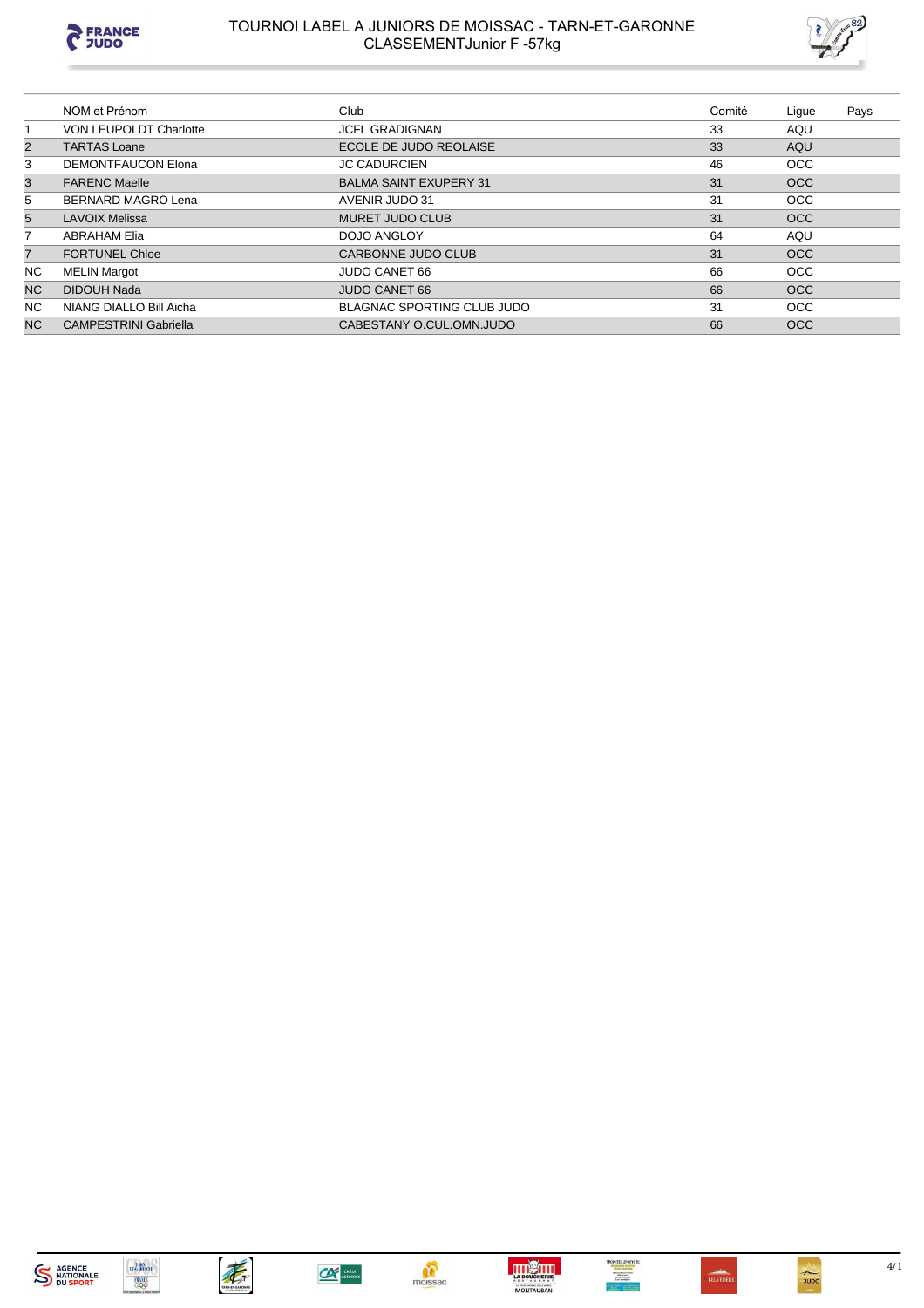

# TOURNOI LABEL A JUNIORS DE MOISSAC - TARN-ET-GARONNE<br>CLASSEMENTJunior F -63kg



|                | NOM et Prénom                | Club                               | Comité | Lique      | Pays |
|----------------|------------------------------|------------------------------------|--------|------------|------|
|                | <b>GRASSIN Eva</b>           | MONTPELLIER JUDO OLYMPIC           | 34     | <b>OCC</b> |      |
| $\overline{2}$ | <b>ARTHUR CARBONNE Lucie</b> | <b>BLAGNAC SPORTING CLUB JUDO</b>  | 31     | <b>OCC</b> |      |
| 3              | <b>MORTEYROL Louise</b>      | TORII JUDO CLUB                    | 31     | <b>OCC</b> |      |
| 3              | <b>MORTEYROL Marion</b>      | TORII JUDO CLUB                    | 31     | <b>OCC</b> |      |
| 5              | CARLOTTI Mae                 | DOJO PINS JUSTARET VILLATE         | 31     | <b>OCC</b> |      |
| 5              | <b>PICAMAL Noemie</b>        | <b>J.C.CATALAN</b>                 | 66     | <b>OCC</b> |      |
| 7              | <b>BOUARD Amelia</b>         | LES OURS JUDO CLUB FITNESS         | 31     | <b>OCC</b> |      |
| $\overline{7}$ | <b>GORIN Noemie</b>          | <b>JC SOUMOULOU VALLEE D OUSSE</b> | 64     | AQU        |      |
| NC.            | <b>BEZOUAOUIA Thara</b>      | MONTPELLIER JUDO OLYMPIC           | 34     | <b>OCC</b> |      |
| <b>NC</b>      | <b>PLASSE</b> Juliette       | <b>JC CADURCIEN</b>                | 46     | <b>OCC</b> |      |
| NC.            | <b>TOURNIER Lola</b>         | U S COLOMIERS JUDO                 | 31     | OCC.       |      |
| <b>NC</b>      | <b>JAECQUES Amelisse</b>     | ALL. JUDO DORDOGNE PERIGORD        | 24     | AQU        |      |
| NC.            | <b>FABRE Manon</b>           | <b>JUDO CLUB DE LALINDE</b>        | 24     | AQU        |      |
| N <sub>C</sub> | <b>BOUST Lola</b>            | DOJO ST JUSTOIS                    | 60     | <b>HDF</b> |      |











CA CREDIT







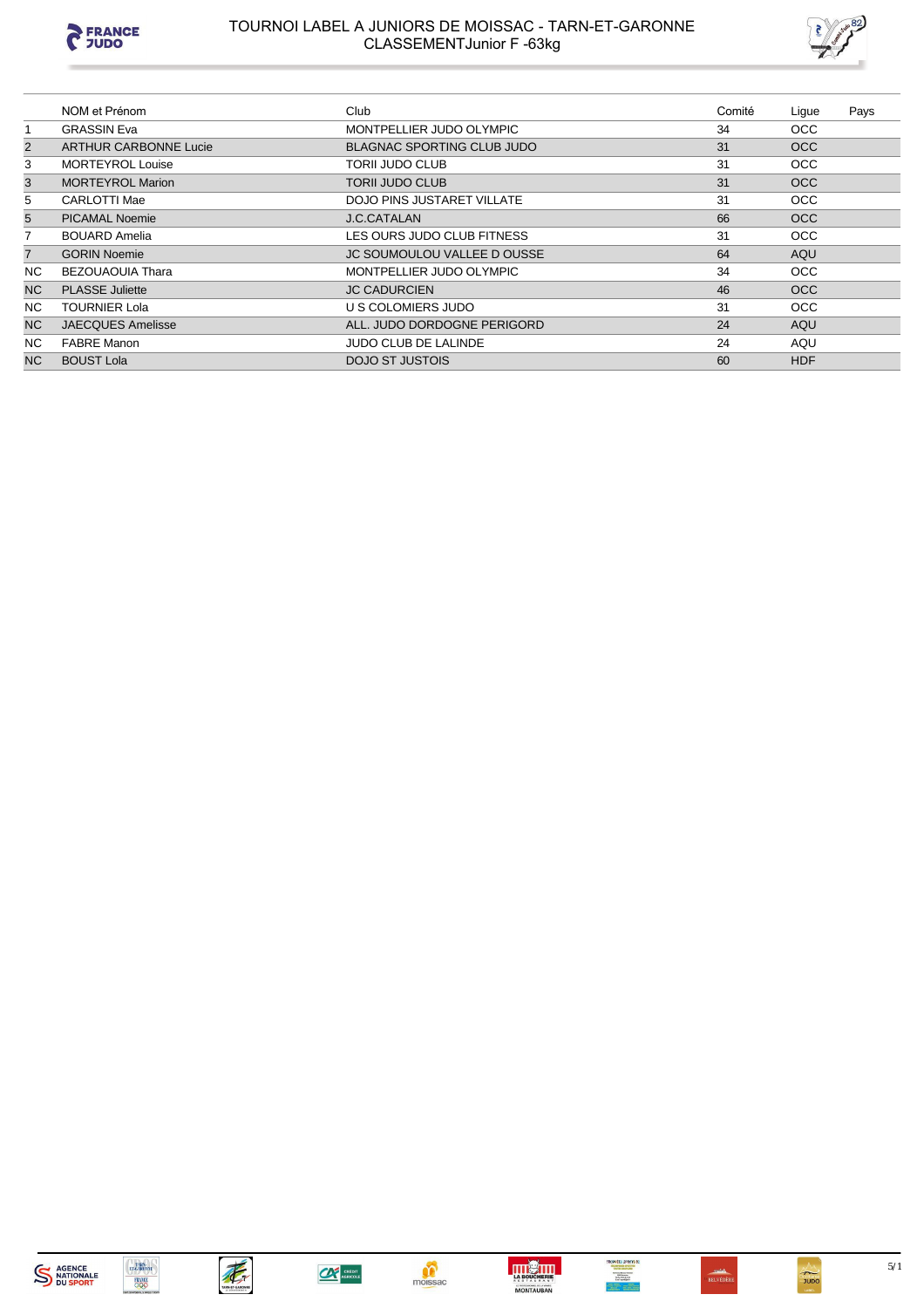

# TOURNOI LABEL A JUNIORS DE MOISSAC - TARN-ET-GARONNE<br>CLASSEMENTJunior F -70kg



| NOM et Prénom                 | Club                              | Comité | Ligue       | Pays |
|-------------------------------|-----------------------------------|--------|-------------|------|
| <b>LEPETIT Anais</b>          | JUDO CLUB MAZAMETAIN              | 81     | <b>OCC</b>  |      |
| <b>TARRIDE Prune</b>          | <b>BALMA SAINT EXUPERY 31</b>     | 31     | <b>OCC</b>  |      |
| <b>COTILLARD Mareva</b>       | LES OURS JUDO CLUB FITNESS        | 31     | <b>OCC</b>  |      |
| <b>ANASSE Meryl Andrea</b>    | <b>JC VILLEFRANCHE LAURAGAIS</b>  | 31     | <b>OCC</b>  |      |
| <b>KNOPP Mathilde</b>         | DOJO PINS JUSTARET VILLATE        | 31     | <b>OCC</b>  |      |
| <b>EHRHARDT ABASSI Ariane</b> | VAUCLUSE JUDO GRAND AVIGNON       | 84     | <b>PACA</b> |      |
| <b>CASELLA Ellinor</b>        | CARBONNE JUDO CLUB                | 31     | <b>OCC</b>  |      |
| <b>LABAT Julie</b>            | <b>JUDO CLUB MIRADOUX</b>         | 32     | <b>OCC</b>  |      |
| <b>ARTHUR CARBONNE Marie</b>  | <b>BLAGNAC SPORTING CLUB JUDO</b> | 31     | <b>OCC</b>  |      |
|                               |                                   |        |             |      |









 $\sum_{\text{moissac}}$ 







 $6/1$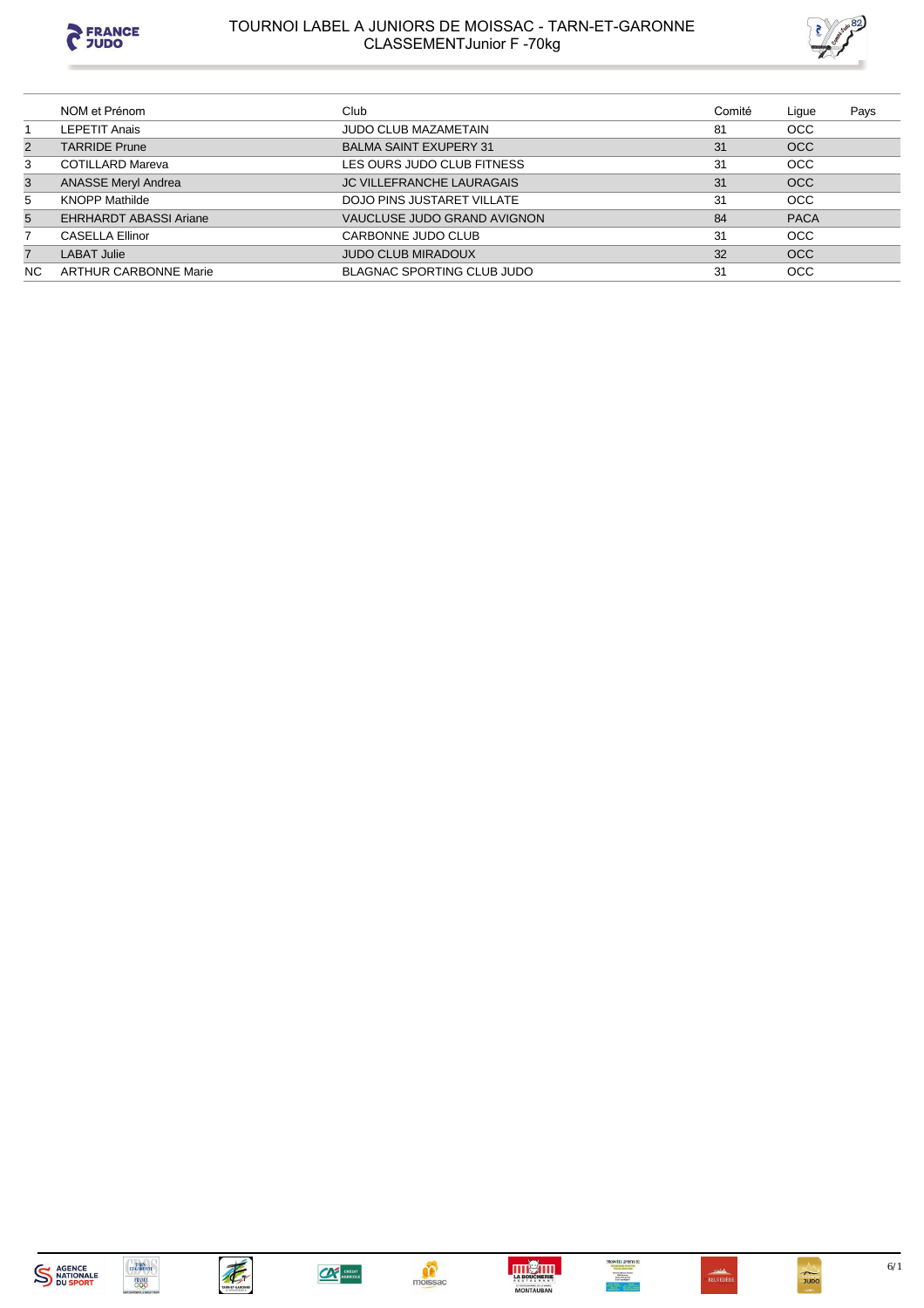

# TOURNOI LABEL A JUNIORS DE MOISSAC - TARN-ET-GARONNE<br>CLASSEMENTJunior F -78kg



| NOM et<br>Prénom         | Club                                 | Comité | Liaue | Pavs |
|--------------------------|--------------------------------------|--------|-------|------|
| LON Lou<br><b>MORILI</b> | LAURAGAIS<br>`HE<br>- VII<br>FFRANG. |        | осс   |      |

















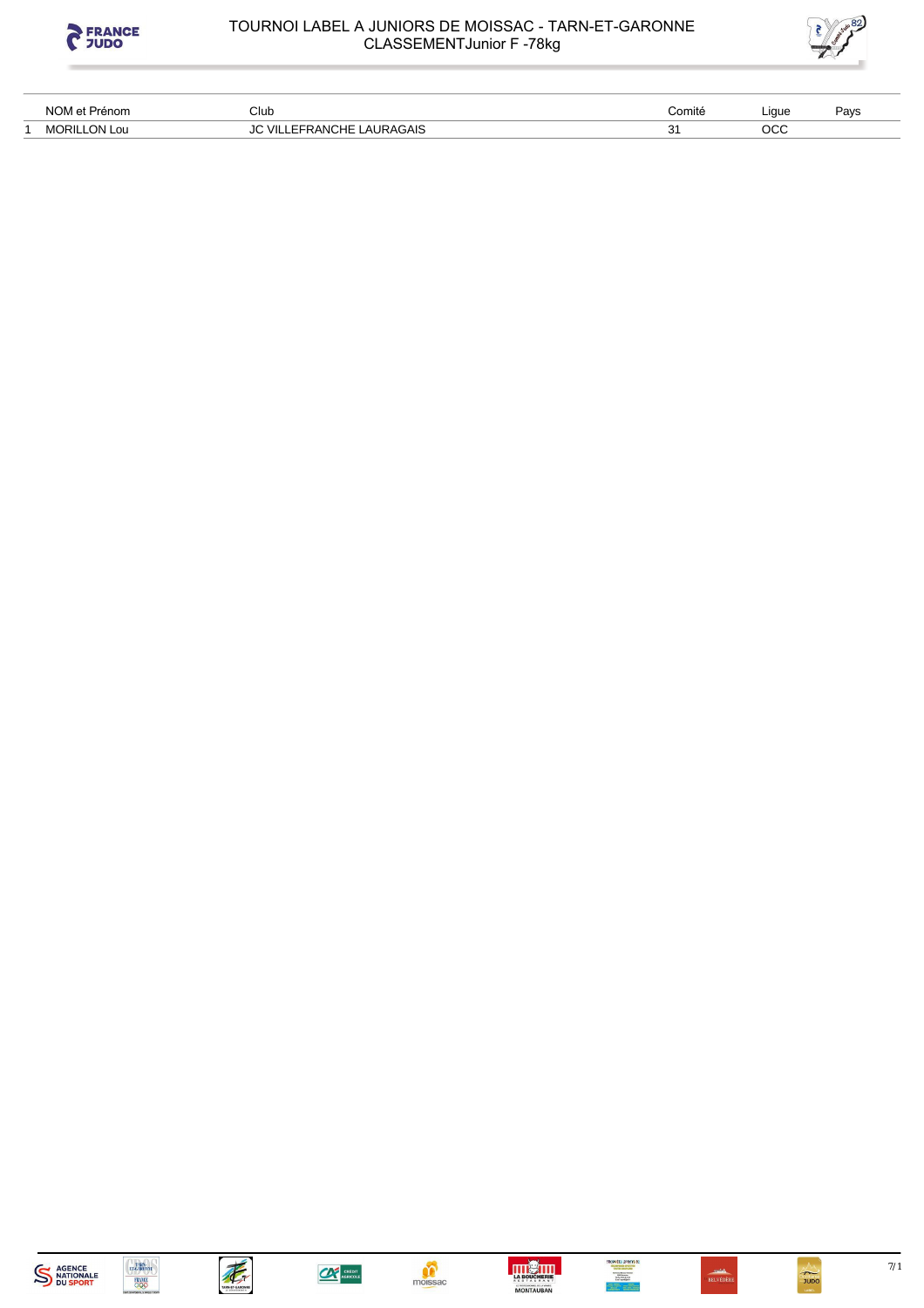

### TOURNOI LABEL A JUNIORS DE MOISSAC - TARN-ET-GARONNE CLASSEMENTJunior F +78kg



|                | NOM et Prénom        | Club               | Comité | ∟ique | Pavs |
|----------------|----------------------|--------------------|--------|-------|------|
|                | LABIOD Maria         | AVENIR JUDO 31     |        | осс   |      |
| $\overline{2}$ | <b>CARNIN Melody</b> | CARBONNE JUDO CLUB |        | OCC   |      |

















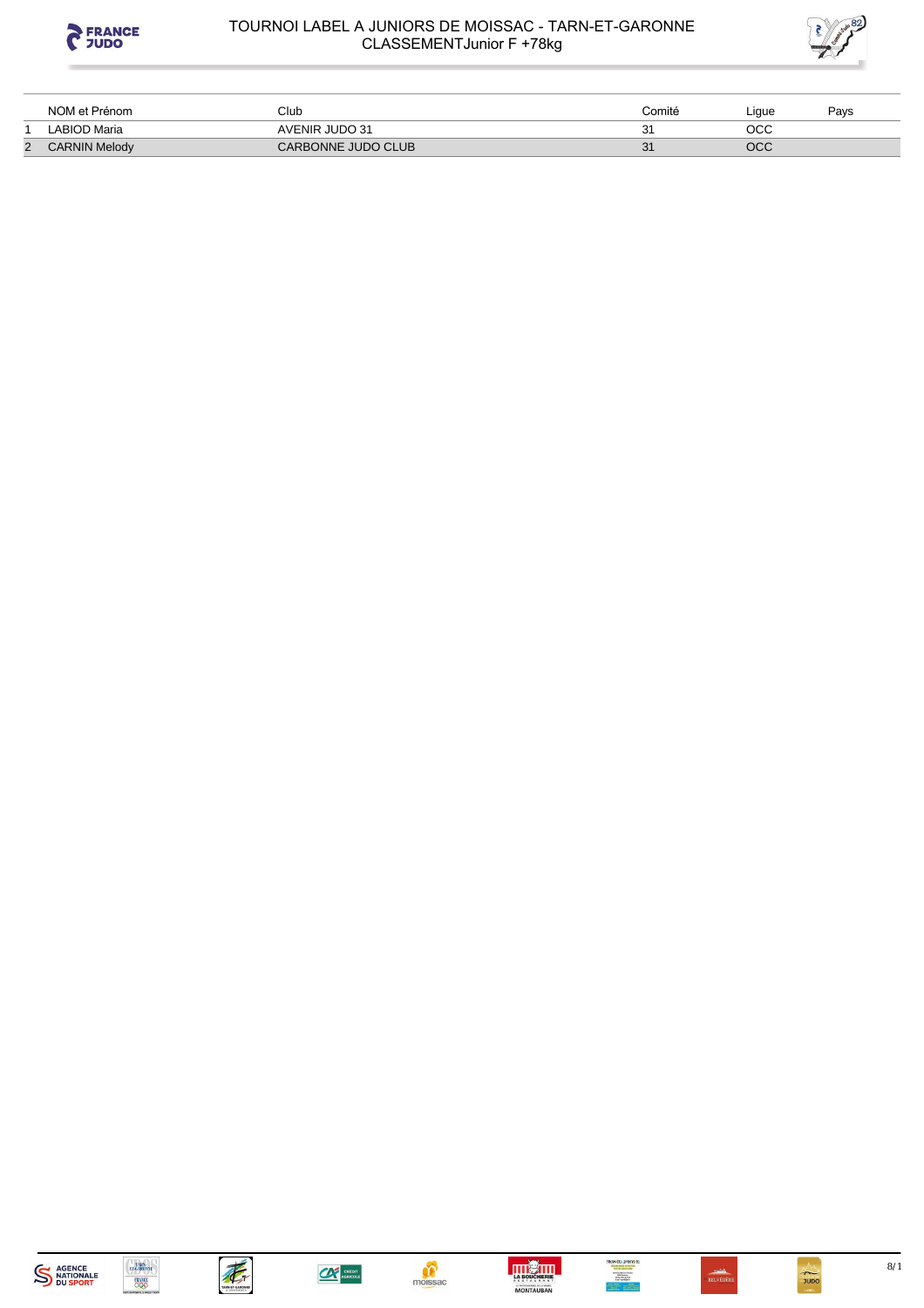

#### TOURNOI LABEL A JUNIORS DE MOISSAC - TARN-ET-GARONNE CLASSEMENTJunior M -55kg



|                | NOM et Prénom            | Club                             | Comité     | Ligue      | Pays |
|----------------|--------------------------|----------------------------------|------------|------------|------|
| 1              | <b>ARNAUD Dorian</b>     | <b>JC DU LITTORAL NARBONNE</b>   | 11         | <b>OCC</b> |      |
| $\overline{2}$ | <b>TINLE Gregoire</b>    | ALLIANCE JUDO LIMOGES            | 87         | AQU        |      |
| 3              | <b>PONZ Malik</b>        | MONTPELLIER JUDO OLYMPIC         | 34         | <b>OCC</b> |      |
| 3              | <b>MONJOIE Lucas</b>     | E.J.T. E.S.BRUGES                | 33         | <b>AQU</b> |      |
| 5              | POUCHAIN Nathan          | JUDO CANET 66                    | 66         | <b>OCC</b> |      |
| 5              | <b>CANCET Hugo</b>       | ALLIANCE SUD JUDO 34             | 34         | <b>OCC</b> |      |
| 7              | <b>LARUE Clement</b>     | <b>JCFL GRADIGNAN</b>            | 33         | AQU        |      |
| $\overline{7}$ | PENEDO FUCINOS Marcos    | <b>CLUB DE JUDO HENDAYAIS</b>    | 64         | AQU        |      |
| NC.            | PISTRE Hugo              | SEYSSES ARTS MARTIAUX JUDO JJ    | 31         | <b>OCC</b> |      |
| <b>NC</b>      | <b>BRAVO Lucas</b>       | TERRASSES ET RIVES DU TARN       | 82         | <b>OCC</b> |      |
| NC.            | SALAHBOU Abdelmonaim     | BLAGNAC SPORTING CLUB JUDO       | 31         | <b>OCC</b> |      |
| <b>NC</b>      | <b>CHADELAUD Adrien</b>  | U. JUDO BRIVE CORREZE LIMOUSIN   | 19         | <b>AQU</b> |      |
| NC.            | <b>BOISVERT Gabriel</b>  | <b>JUDO CLUB DE BIGANOS</b>      | 33         | AQU        |      |
| <b>NC</b>      | <b>NADAL Roger</b>       | <b>JUDO PRIORAT TERRES (ESP)</b> | <b>ESP</b> | <b>ESP</b> |      |
| NC.            | <b>BONHOMME Baptiste</b> | JUDO CLUB DU QUERCY VERT         | 82         | OCC        |      |
| NC.            | <b>IORDANOV Hugo</b>     | JUDO CLUB DU QUERCY VERT         | 82         | <b>OCC</b> |      |















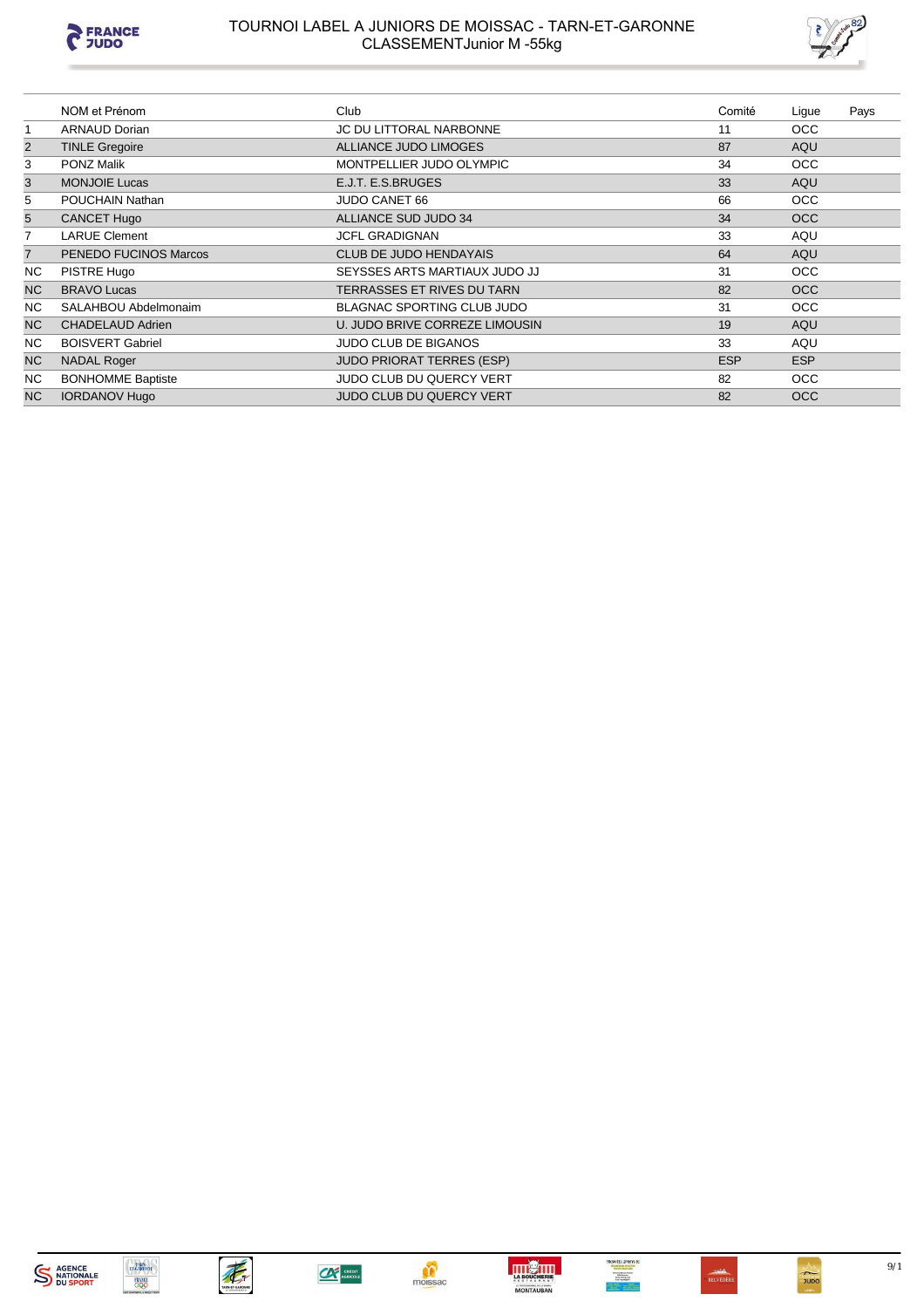

# TOURNOI LABEL A JUNIORS DE MOISSAC - TARN-ET-GARONNE<br>CLASSEMENTJunior M -60kg



|                | NOM et Prénom                 | Club                              | Comité | Ligue      | Pays |
|----------------|-------------------------------|-----------------------------------|--------|------------|------|
| $\mathbf{1}$   | <b>ADRIANO Raphael</b>        | <b>GRPE SP.SENLISIEN</b>          | 60     | <b>HDF</b> |      |
| $\overline{2}$ | <b>BALADE Marvin</b>          | <b>DOJO ANGLOY</b>                | 64     | <b>AQU</b> |      |
| 3              | MOHEDANO Axel                 | <b>JUDO CLUB BANYULS</b>          | 66     | <b>OCC</b> |      |
| 3              | <b>ORY Simon</b>              | <b>BOURGES JUDO</b>               | 18     | <b>CVL</b> |      |
| 5              | <b>CAZORLA Marius</b>         | MONTPELLIER JUDO OLYMPIC          | 34     | OCC        |      |
| 5              | <b>DORLAC Thomas</b>          | <b>J.S.A. BORDEAUX JUDO</b>       | 33     | <b>AQU</b> |      |
| 7              | <b>CLAVERAS Mathis</b>        | J.C.CATALAN                       | 66     | <b>OCC</b> |      |
| $\overline{7}$ | <b>SOUKNI Amine</b>           | <b>J C LABASTIDETTE</b>           | 31     | <b>OCC</b> |      |
| <b>NC</b>      | <b>FIRMIN Timothe</b>         | CARBONNE JUDO CLUB                | 31     | <b>OCC</b> |      |
| <b>NC</b>      | <b>LAFON Mathias</b>          | <b>JUDO CANET 66</b>              | 66     | <b>OCC</b> |      |
| <b>NC</b>      | <b>CAMBON GOV Matis</b>       | <b>BLAGNAC SPORTING CLUB JUDO</b> | 31     | <b>OCC</b> |      |
| <b>NC</b>      | <b>COUGNON Joan</b>           | <b>J.C.CATALAN</b>                | 66     | <b>OCC</b> |      |
| <b>NC</b>      | <b>RIBO Baptiste</b>          | CABESTANY O.CUL.OMN.JUDO          | 66     | <b>OCC</b> |      |
| <b>NC</b>      | <b>SANS Maxime</b>            | <b>BALMA SAINT EXUPERY 31</b>     | 31     | <b>OCC</b> |      |
| <b>NC</b>      | <b>CASBAS Luca</b>            | <b>TORII JUDO CLUB</b>            | 31     | <b>OCC</b> |      |
| <b>NC</b>      | <b>MAHIEUX Celyan</b>         | <b>TERRASSES ET RIVES DU TARN</b> | 82     | <b>OCC</b> |      |
| <b>NC</b>      | <b>PLOUSEAU Clement</b>       | <b>DOJO PINS JUSTARET VILLATE</b> | 31     | <b>OCC</b> |      |
| <b>NC</b>      | <b>PICAMAL Antony</b>         | <b>J.C.CATALAN</b>                | 66     | <b>OCC</b> |      |
| <b>NC</b>      | <b>GRESSET Tinihau</b>        | <b>BALMA SAINT EXUPERY 31</b>     | 31     | <b>OCC</b> |      |
| <b>NC</b>      | DE LA FUENTE LARFAILLOU Teddy | <b>JUDO CLUB DU QUERCY VERT</b>   | 82     | <b>OCC</b> |      |
| <b>NC</b>      | <b>CABANNES Mathis</b>        | ALL, JUDO DORDOGNE PERIGORD       | 24     | AQU        |      |
| <b>NC</b>      | <b>CONVERS Matteo</b>         | <b>JUDO CLUB BASTIDIEN</b>        | 82     | <b>OCC</b> |      |
| <b>NC</b>      | <b>BEAL Mao</b>               | <b>JC CADURCIEN</b>               | 46     | OCC        |      |
| <b>NC</b>      | <b>GUEYFIER Iban</b>          | <b>JUDO ODOS</b>                  | 65     | <b>OCC</b> |      |
| <b>NC</b>      | <b>MAROUDI Mehdi</b>          | MONTPELLIER JUDO OLYMPIC          | 34     | OCC        |      |
| <b>NC</b>      | <b>MONTY Ethan</b>            | <b>BALMA SAINT EXUPERY 31</b>     | 31     | <b>OCC</b> |      |







moissac





 $10/1$ 

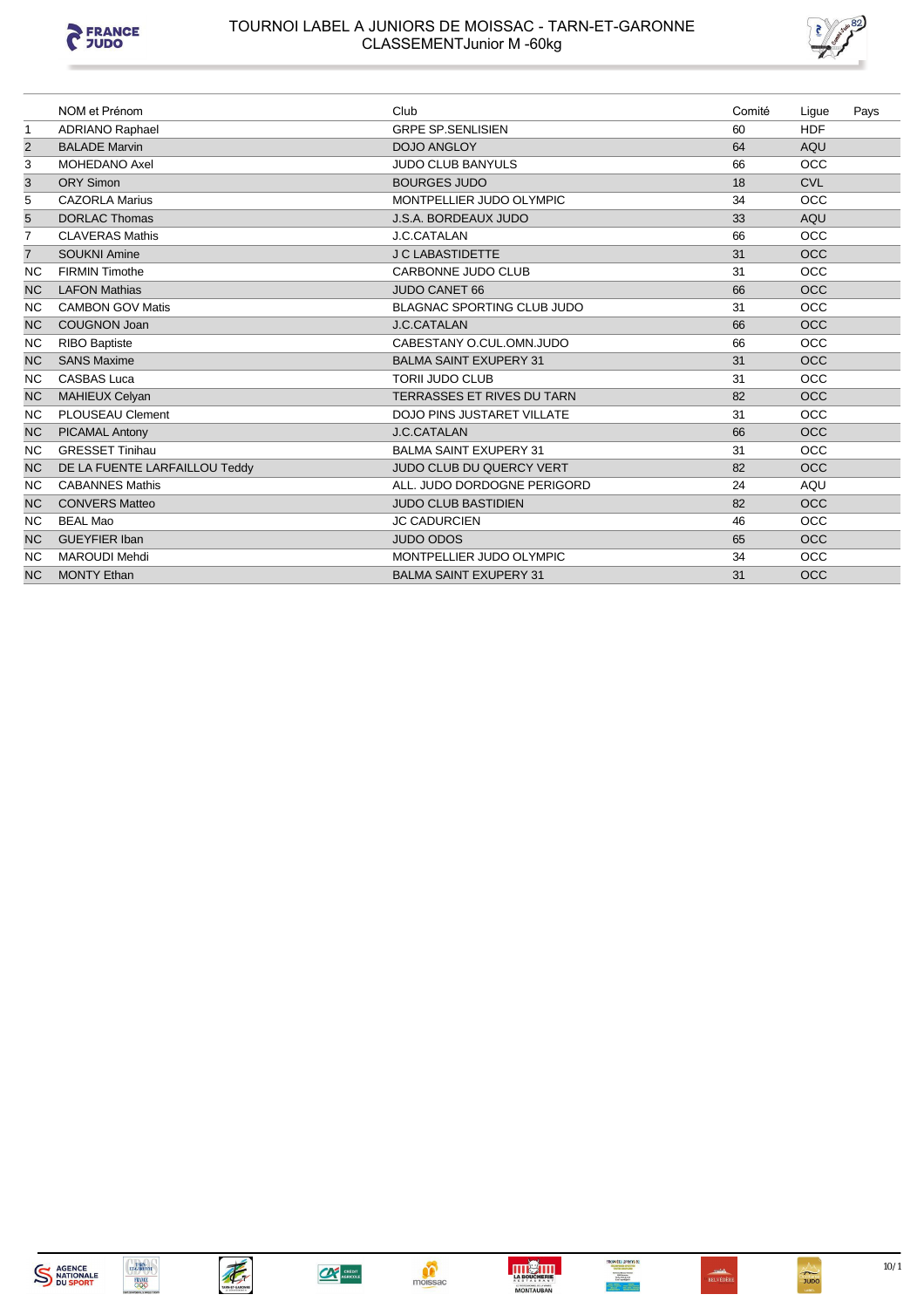



|                | NOM et Prénom            | Club                              | Comité     | Ligue      | Pays |
|----------------|--------------------------|-----------------------------------|------------|------------|------|
| <b>NC</b>      | DUPUY Hugo               | E.J.T. E.S.BRUGES                 | 33         | AQU        |      |
| $\mathbf{1}$   | <b>DUPUY Leo</b>         | E.J.T. E.S.BRUGES                 | 33         | AQU        |      |
| $\overline{2}$ | <b>PAYET Victor</b>      | <b>JCFL GRADIGNAN</b>             | 33         | AQU        |      |
| 3              | <b>SENTENAC Oihan</b>    | JUDO CLUB ORTHEZIEN               | 64         | AQU        |      |
| 3              | <b>LATASTE Esteban</b>   | <b>STADE BORDELAIS</b>            | 33         | AQU        |      |
| $\overline{5}$ | POTARD Bryan             | <b>JUDO JUJITSU LANGON</b>        | 33         | AQU        |      |
| 5              | <b>COUDERT Noa</b>       | <b>BALMA SAINT EXUPERY 31</b>     | 31         | <b>OCC</b> |      |
| $\overline{7}$ | <b>PROSPER Roderic</b>   | <b>DOJO BEGLAIS</b>               | 33         | AQU        |      |
| $\overline{7}$ | <b>COLIN Elois</b>       | JC SOUMOULOU VALLEE D OUSSE       | 64         | AQU        |      |
| <b>NC</b>      | <b>BORNES Mael</b>       | <b>MURET JUDO CLUB</b>            | 31         | <b>OCC</b> |      |
| <b>NC</b>      | <b>DIDOUH Ashraf</b>     | JUDO CANET 66                     | 66         | <b>OCC</b> |      |
| <b>NC</b>      | <b>BOUKLI Kelian</b>     | ARAMON JUDO CLUB GARDOIS          | 30         | <b>OCC</b> |      |
| <b>NC</b>      | <b>BOCQUILLON Hugo</b>   | <b>BALMA SAINT EXUPERY 31</b>     | 31         | <b>OCC</b> |      |
| <b>NC</b>      | BERTEAU DUPLAN Yohan     | MONTPELLIER JUDO OLYMPIC          | 34         | <b>OCC</b> |      |
| <b>NC</b>      | <b>MUNOZ Antoine</b>     | <b>JUDO GARD RHODANIEN</b>        | 30         | <b>OCC</b> |      |
| <b>NC</b>      | <b>ARGELES Gabriel</b>   | <b>J.C.CATALAN</b>                | 66         | <b>OCC</b> |      |
| <b>NC</b>      | MAGAMADOV Magamed        | JUDO RODEZ AVEYRON                | 12         | OCC        |      |
| <b>NC</b>      | <b>MASSOL Marco</b>      | JUDO CLUB QUINT-FONSEGRIVES       | 31         | <b>OCC</b> |      |
| <b>NC</b>      | MAGAMADOV Achmed         | <b>JUDO RODEZ AVEYRON</b>         | 12         | <b>OCC</b> |      |
| <b>NC</b>      | <b>LABARTHE Maxime</b>   | <b>JUDO RODEZ AVEYRON</b>         | 12         | <b>OCC</b> |      |
| <b>NC</b>      | <b>DORE Romain</b>       | <b>JC LAPUGNOY</b>                | 62         | <b>HDF</b> |      |
| <b>NC</b>      | <b>LAVOIL Alexandre</b>  | A S ETS AERONAUTIQUE              | 31         | <b>OCC</b> |      |
| NC.            | <b>SERRAZ Remi</b>       | <b>DOJO UNIONAIS</b>              | 31         | <b>OCC</b> |      |
| <b>NC</b>      | <b>GOMBERT Romain</b>    | MONTPELLIER JUDO OLYMPIC          | 34         | <b>OCC</b> |      |
| <b>NC</b>      | <b>ROQUES Mathis</b>     | <b>BLAGNAC SPORTING CLUB JUDO</b> | 31         | <b>OCC</b> |      |
| <b>NC</b>      | <b>BENITO CONDE John</b> | <b>CLUB DE JUDO HENDAYAIS</b>     | 64         | AQU        |      |
| <b>NC</b>      | <b>ABADIE Antony</b>     | <b>TORII JUDO CLUB</b>            | 31         | <b>OCC</b> |      |
| <b>NC</b>      | <b>GRYGORIV Lyubomyr</b> | <b>JUDO PRIORAT TERRES (ESP)</b>  | <b>ESP</b> | <b>ESP</b> |      |
| <b>NC</b>      | <b>DUBOIS Yassin</b>     | MONTPELLIER JUDO OLYMPIC          | 34         | <b>OCC</b> |      |
| <b>NC</b>      | <b>KHERBAOUI Kacem</b>   | MONTPELLIER JUDO OLYMPIC          | 34         | <b>OCC</b> |      |
| <b>NC</b>      | <b>RONDEAU Arthur</b>    | <b>JUDO ODOS</b>                  | 65         | <b>OCC</b> |      |
| <b>NC</b>      | <b>FAURE Thomas</b>      | TERRASSES ET RIVES DU TARN        | 82         | <b>OCC</b> |      |
| <b>NC</b>      | <b>ESTEVES Nicolas</b>   | JC CADURCIEN                      | 46         | OCC        |      |













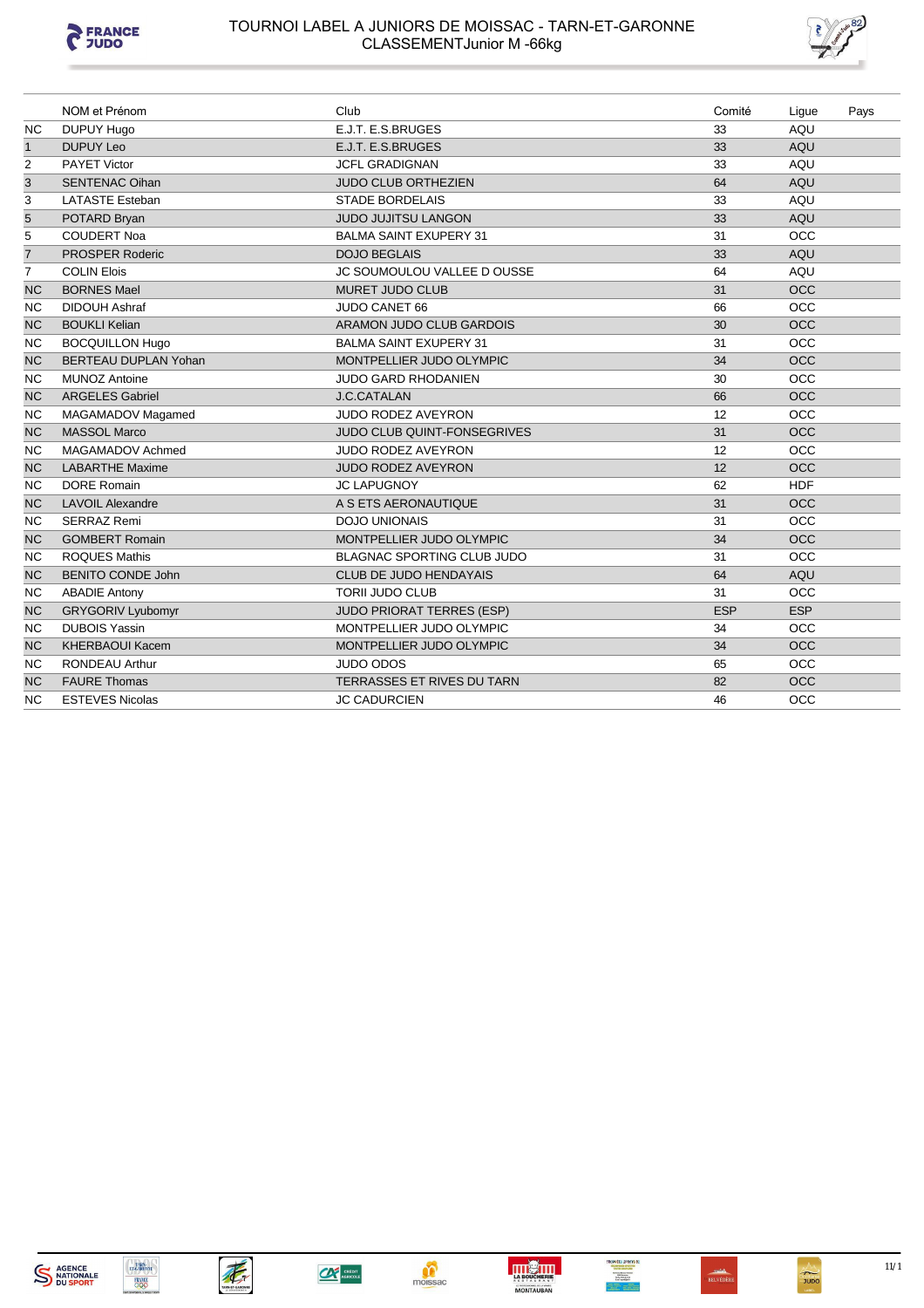



|                | NOM et Prénom           | Club                              | Comité     | Ligue       | Pays |
|----------------|-------------------------|-----------------------------------|------------|-------------|------|
| -1             | <b>MASCAREL Theo</b>    | E.J.T. E.S.BRUGES                 | 33         | AQU         |      |
| $\overline{2}$ | <b>BEYER Thibaut</b>    | OLYMPIQUE JUDO AMBAZAC            | 87         | AQU         |      |
| 3              | LE GALL Theo            | <b>BALMA SAINT EXUPERY 31</b>     | 31         | <b>OCC</b>  |      |
| 3              | <b>COUTARD Matia</b>    | <b>BOURGES JUDO</b>               | 18         | <b>CVL</b>  |      |
| 5              | <b>TABANCA Emre</b>     | U. JUDO BRIVE CORREZE LIMOUSIN    | 19         | AQU         |      |
| 5              | <b>TINLE Ambroise</b>   | <b>J.A. ISLE BOSMIE JUDO</b>      | 87         | AQU         |      |
| 7              | <b>MEZANI Sofiane</b>   | <b>JUDO ATH.PERPIGNANAIS</b>      | 66         | <b>OCC</b>  |      |
| $\overline{7}$ | <b>MARCHESE Mathis</b>  | <b>BALMA SAINT EXUPERY 31</b>     | 31         | <b>OCC</b>  |      |
| <b>NC</b>      | MAKHMAEV MACAREL Ramzan | MONTPELLIER JUDO OLYMPIC          | 34         | <b>OCC</b>  |      |
| <b>NC</b>      | <b>WIECKOWSKI Ilian</b> | <b>JUDO CANET 66</b>              | 66         | <b>OCC</b>  |      |
| NC.            | <b>FERNANDEZ Julio</b>  | <b>JUDO PRIORAT TERRES (ESP)</b>  | <b>ESP</b> | <b>ESP</b>  |      |
| <b>NC</b>      | <b>CAMPARGUE Dorian</b> | <b>JUDO CLUB MONTBAZENS</b>       | 12         | <b>OCC</b>  |      |
| NC.            | <b>DELORD Thomas</b>    | U. JUDO BRIVE CORREZE LIMOUSIN    | 19         | AQU         |      |
| <b>NC</b>      | <b>HENNY Romeo</b>      | U. JUDO BRIVE CORREZE LIMOUSIN    | 19         | AQU         |      |
| <b>NC</b>      | <b>FRACCARO Quentin</b> | <b>MURET JUDO CLUB</b>            | 31         | <b>OCC</b>  |      |
| <b>NC</b>      | <b>BOSC Julien</b>      | <b>J.C PUYGOUZON</b>              | 81         | <b>OCC</b>  |      |
| NC.            | <b>CHAMBORD Colin</b>   | OLYMPIQUE JUDO AMBAZAC            | 87         | AQU         |      |
| <b>NC</b>      | <b>FORTUNE David</b>    | <b>BLAGNAC SPORTING CLUB JUDO</b> | 31         | <b>OCC</b>  |      |
| <b>NC</b>      | <b>HUET Adam</b>        | <b>JUDO CLUB TULETTE ST ROMAN</b> | 84         | <b>PACA</b> |      |
| <b>NC</b>      | <b>WINCKELL Romain</b>  | <b>DOJO UNIONAIS</b>              | 31         | <b>OCC</b>  |      |
| <b>NC</b>      | ABDUL RAZAK Jad         | AVENIR JUDO 31                    | 31         | <b>OCC</b>  |      |
| <b>NC</b>      | <b>AVRIL Alexian</b>    | LES OURS JUDO CLUB FITNESS        | 31         | <b>OCC</b>  |      |
| <b>NC</b>      | ELAIDAOUI-SIERRA Adam   | LES OURS JUDO CLUB FITNESS        | 31         | <b>OCC</b>  |      |
| <b>NC</b>      | <b>COMBES Bastien</b>   | <b>BALMA SAINT EXUPERY 31</b>     | 31         | <b>OCC</b>  |      |









 $\sum_{\text{moissac}}$ 





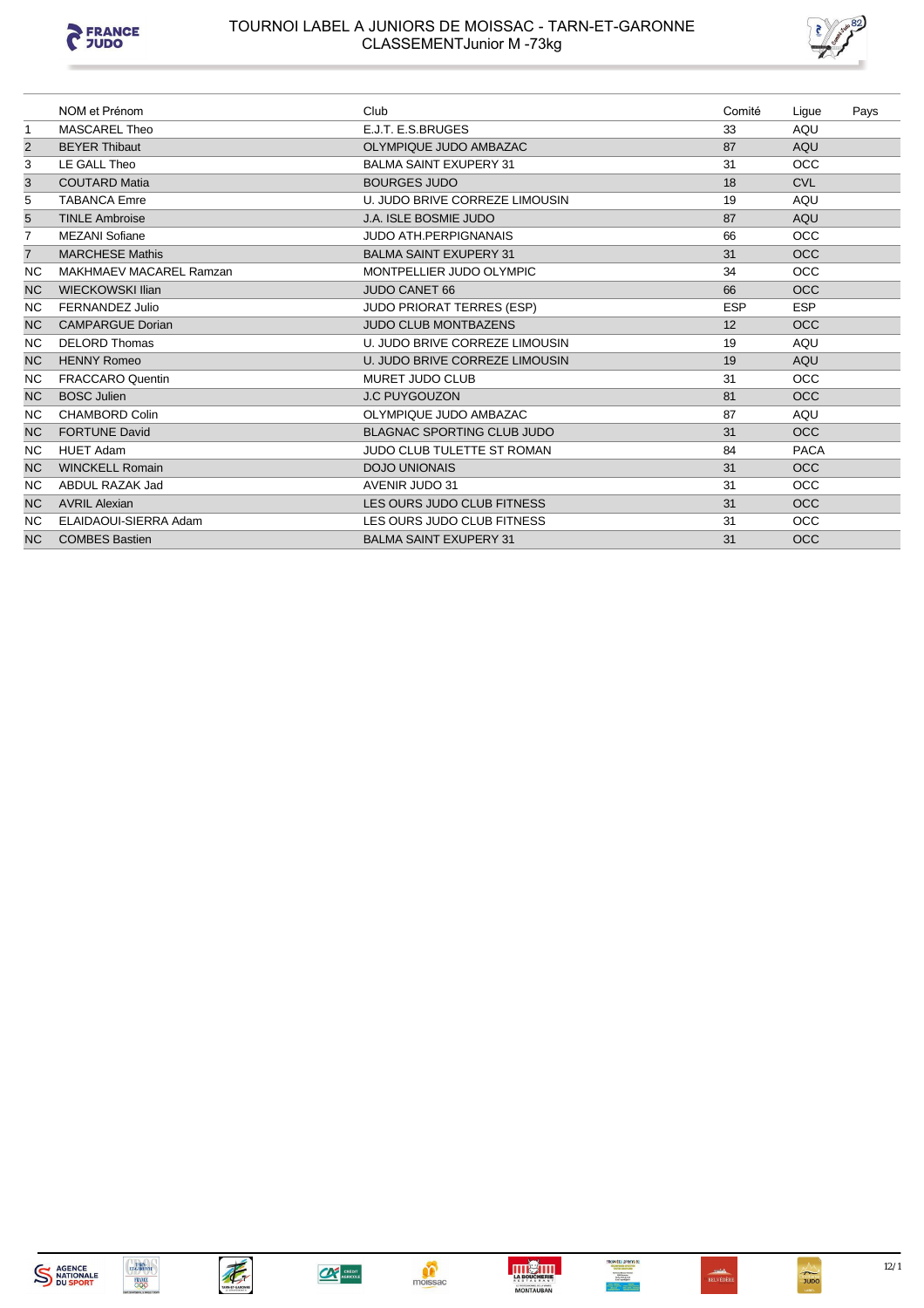

#### TOURNOI LABEL A JUNIORS DE MOISSAC - TARN-ET-GARONNE CLASSEMENTJunior M -81kg



|                | NOM et Prénom            | Club                               | Comité | Lique      | Pays |
|----------------|--------------------------|------------------------------------|--------|------------|------|
|                | <b>PUCHLY Thomas</b>     | MONTPELLIER JUDO OLYMPIC           | 34     | <b>OCC</b> |      |
| $\overline{2}$ | <b>ERCHOUK Zayan</b>     | <b>J.S.A. BORDEAUX JUDO</b>        | 33     | AQU        |      |
| 3              | <b>FERNANDEZ Gabriel</b> | J.C.CATALAN                        | 66     | <b>OCC</b> |      |
| 3              | <b>HIMAMI Mae Fares</b>  | <b>JUDO ODOS</b>                   | 65     | <b>OCC</b> |      |
| 5              | <b>KUBIEC Charly</b>     | SEYSSES ARTS MARTIAUX JUDO JJ      | 31     | <b>OCC</b> |      |
| 5              | <b>PAPY Pierre</b>       | OLYMPIQUE JUDO AMBAZAC             | 87     | AQU        |      |
| 7              | <b>JOURDAIN Pierre</b>   | JUDO CANET 66                      | 66     | <b>OCC</b> |      |
| $\overline{7}$ | <b>CERTES Aubin</b>      | U. JUDO BRIVE CORREZE LIMOUSIN     | 19     | AQU        |      |
| NC.            | <b>SEGUETTE Maxime</b>   | <b>DOJO CLUB BEAUMONTAIS</b>       | 31     | <b>OCC</b> |      |
| <b>NC</b>      | RATSIMBAZAFY Benjamin    | <b>JC SOUMOULOU VALLEE D OUSSE</b> | 64     | AQU        |      |
| <b>NC</b>      | <b>GRAS Baptiste</b>     | <b>AVENIR FONSORBAIS</b>           | 31     | <b>OCC</b> |      |
| N <sub>C</sub> | <b>GIKAPA Christian</b>  | <b>JUDO CLUB DU QUERCY VERT</b>    | 82     | <b>OCC</b> |      |
| NC.            | <b>LAZRAK Mathis</b>     | <b>J.C.CATALAN</b>                 | 66     | <b>OCC</b> |      |
| <b>NC</b>      | <b>UBEDA Arthur</b>      | U S COLOMIERS JUDO                 | 31     | <b>OCC</b> |      |

















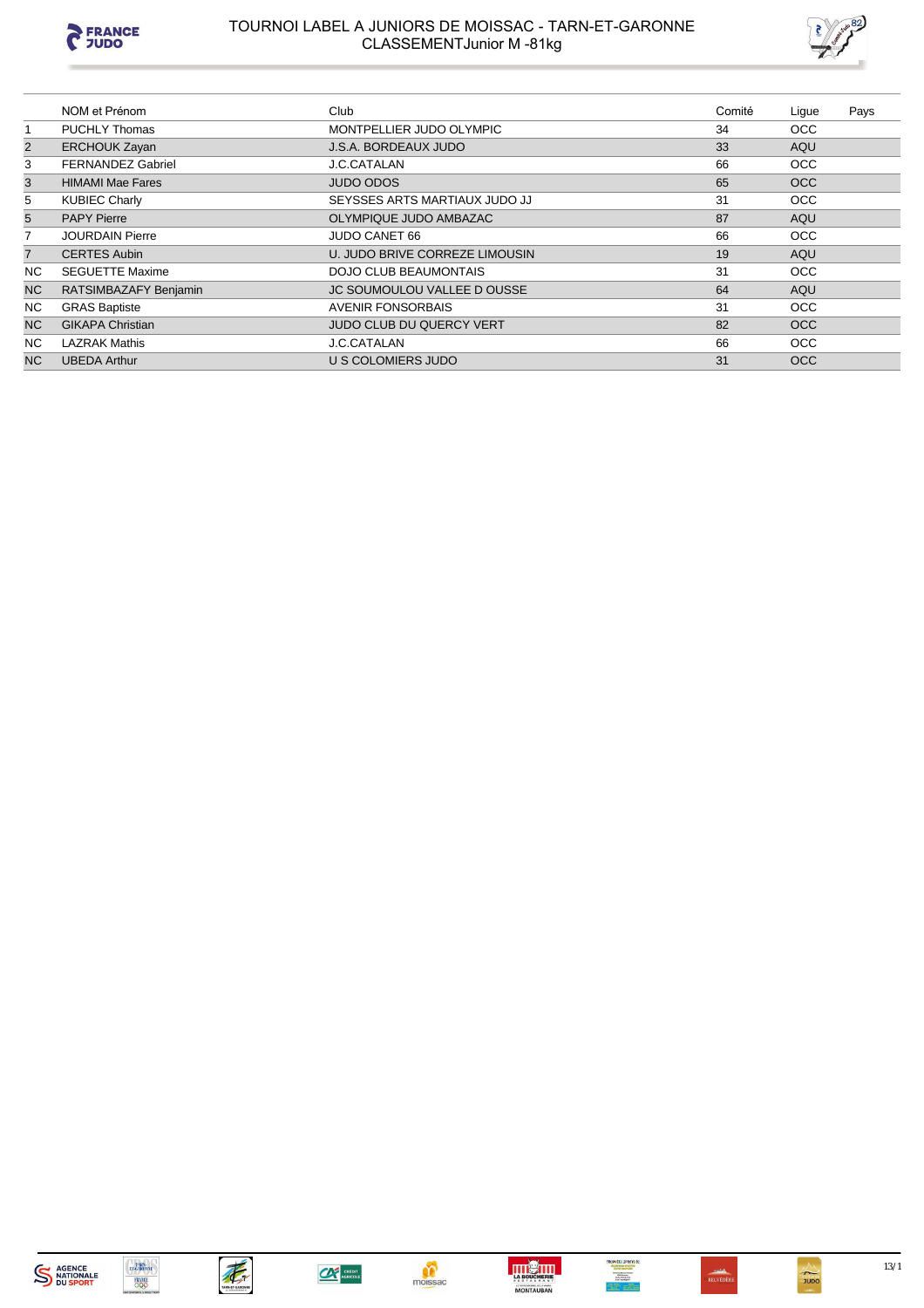

# TOURNOI LABEL A JUNIORS DE MOISSAC - TARN-ET-GARONNE<br>CLASSEMENTJunior M -90kg



| NOM et Prénom     | Club                           | Comité | Ligue      | Pays |
|-------------------|--------------------------------|--------|------------|------|
| SOUSSI Ilias      | U. JUDO BRIVE CORREZE LIMOUSIN | 19     | AQU        |      |
| 2 KHOUMA Alex     | ALLIANCE JUDO LIMOGES          | 87     | <b>AQU</b> |      |
| 3 SOUALHI Anis    | MONTPELLIER JUDO OLYMPIC       | 34     | <b>OCC</b> |      |
| 3 COTILLARD Yanis | LES OURS JUDO CLUB FITNESS     | 31     | <b>OCC</b> |      |
| 5 DUCROUX Romain  | UNION JUDO BASSIN ARCACHON SUD | 33     | AQU        |      |
| 5 GOUDET Leo      | <b>JUDO CLUB MARGUERITTOIS</b> | 30     | OCC        |      |
| 7 BENGUIT Kylian  | C.A.M. DE VERS PONT DU GARD    | 30     | <b>OCC</b> |      |
| 7 LIPOVAC Victor  | ALL, JUDO DORDOGNE PERIGORD    | 24     | AQU        |      |

















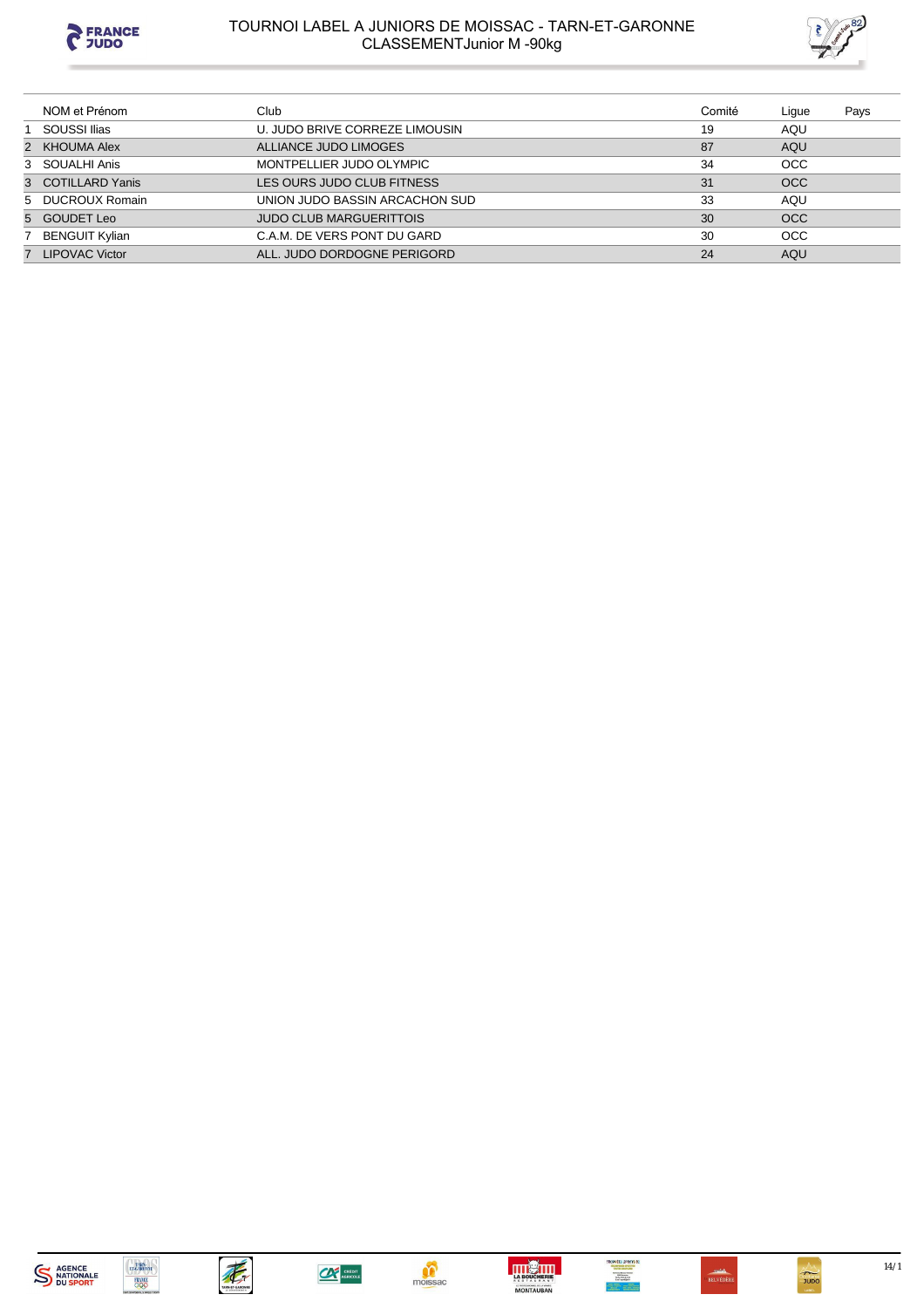

### TOURNOI LABEL A JUNIORS DE MOISSAC - TARN-ET-GARONNE **CLASSEMENTJunior M-100kg**



| NOM et Prénom         | Club                          | Comité | ∟igue | Pays |
|-----------------------|-------------------------------|--------|-------|------|
| MALARDEAU Sian        | J. KWAI FRONTIGNAN LA PEYRADE | 34     | осс   |      |
| 2 LESTOILLE Mael      | MOISSAC JUDO                  | 82     | OCC   |      |
| 3 ALLAERTS Lilian     | SPORT C.NEGREPELISSE          | 82     | осс   |      |
| <b>BOUDOU Etienne</b> | <b>FUJI-KAI GAILLAC</b>       | 81     | OCC   |      |